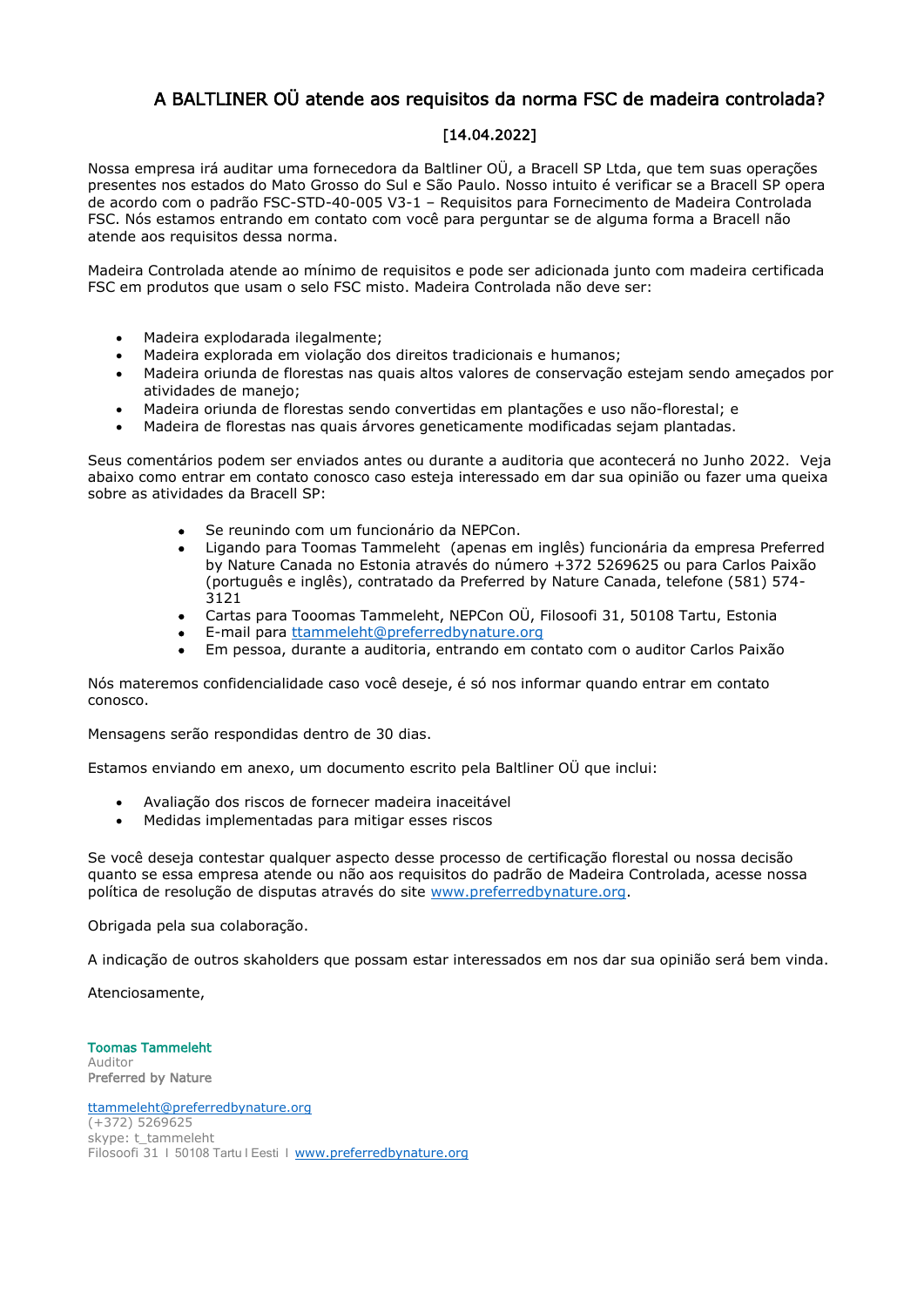# Does Baltliner OÜ meet FSC's Controlled Wood standard?

# [14.04.2022]

We are carrying out an audit of Baltliner OÜ supplier Bracell SP Ltda - Brazil in Mato Grosso do Sul (MS) and São Paulo (SP) Brazil to see if their operations comply with FSC's [Controlled Wood](https://ic.fsc.org/en/what-is-fsc-certification/controlled-wood) standard (FSC-STD-40-005 V3-1). We are writing to you to ask if you know of any reason why their operations would not meet this standard.

Controlled Wood is wood that meets minimum requirements and that can therefore be mixed with FSC wood and used in products with an FSC Mix label. In particular, the wood must not be:

- harvested illegally.
- harvested in violation of traditional and civil rights.
- harvested from forests with a high conservation value that is threatened by management activities.
- harvested from forests being converted to plantations or non-forest use.
- from forests in which genetically modified trees are planted.

We will carry out our audit June 2022. Here is how you should comment, if you wish to do so:

- When? You should send comments to us before or during the audit.
- How? You can comment by .
	- Meeting with a NEPCon staff member in person.
	- Phone to Toomas Tammeleht (English) Preferred by Nature Estonia, or Carlos Paixos (Portuguese), Preferred by Nature Canada staff contract auditor. Their phone numbers are +372 5269625 and (581) 574-3121
	- Writing to NEPCon OÜ, Filosoofi 31, 50108 Tartu, Estonia
	- Email to thammeleht@preferredbynature.org
	- In person during the audit by arranging to meet with Carlos Paixos, Preferred by Nature Contract Auditor
- If you want your comments to be confidential please notify us when you submit the comments.

If you provide comments, we will provide feedback to you within 30 days of the audit.

Baltliner OÜ has written a summary document that lists:

- the risks they have identified that they may source unacceptable wood
- the measures they implement to mitigate those risks.

We have attached this summary document to this letter.

If you wish to dispute any aspect of this forest certification process or the decision we reach as to whether this company meets the Controlled Wood standard, you can access our Dispute Resolution Policy at [www.preferredbynature.org.](http://www.preferredbynature.org/)

Thank you for any help you are able to provide.

If you have any recommendations for contacting other stakeholders that may have an interest in providing comments on this company and audit, we would also gladly receive these from you.

Yours sincerely,

Toomas Tammeleht Auditor Preferred by Nature

[ttammeleht@preferredbynature.org](mailto:ttammeleht@preferredbynature.org) (+372) 5269625 skype: t\_tammeleht Filosoofi 31 | 50108 Tartu | Eesti | [www.preferredbynature.org](http://www.preferredbynature.org/)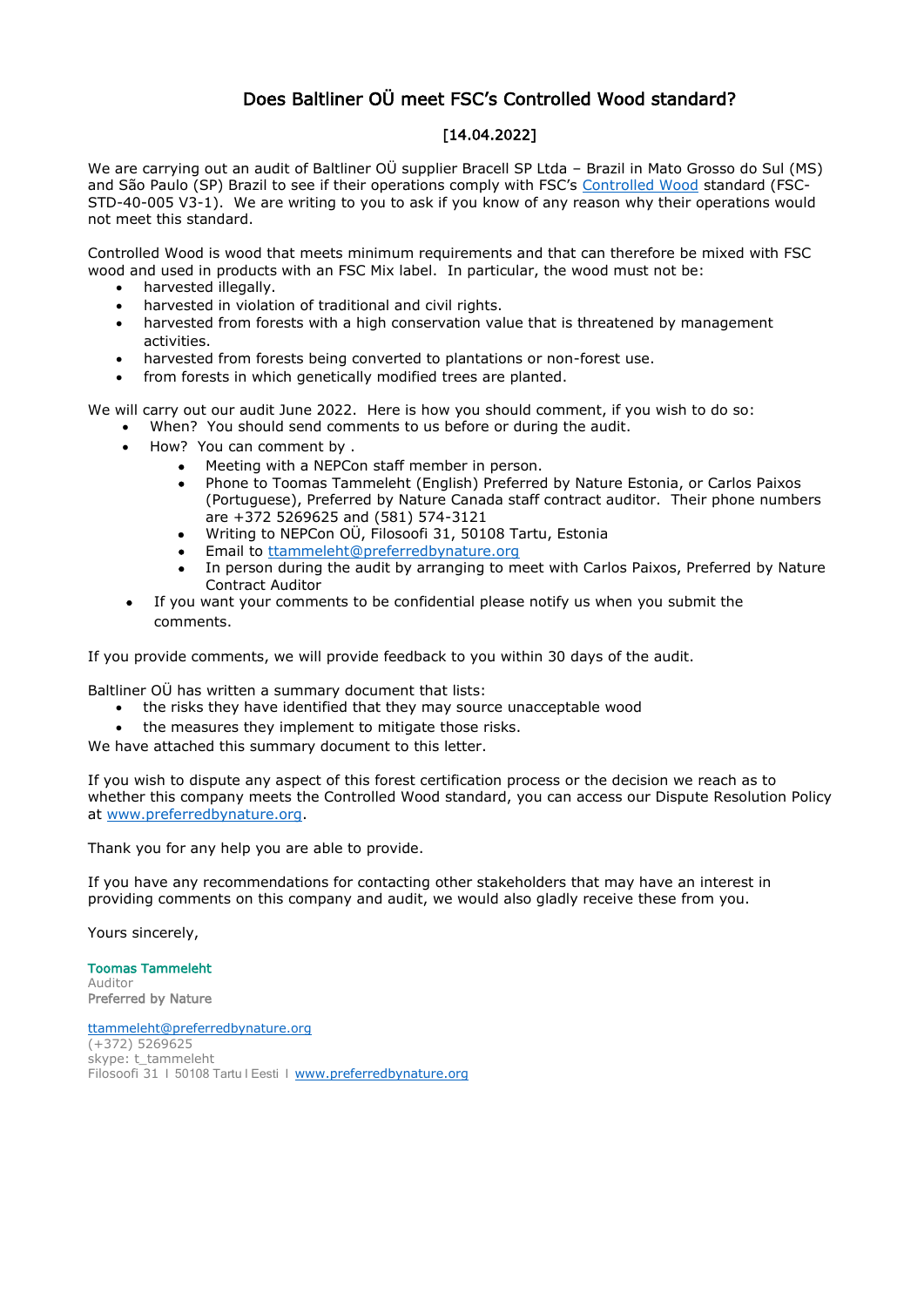# BALTLINER OU DDS PUBLIC SUMMARY

# **Bracell SP Ltda – Brazil**

### **General information about DDS**

Person responsible for developing the DDS

Marcos Planello (Neocert Certificações Florestais e Agrícolas Ltda).

DDS was not developed by your organization

 $\Box$  (consulting or other external)  $\boxtimes$ 

This DDS is executed by Neocert on behalf of Baltliner OU, with the collaboration of Bracell.

Bracell has Forest Management and Chain of Custody PEFC certification, with controlled sources. The factory has 3 types of supply: from its own areas and forestry partnerships (PEFC certified forestry management), purchase of standing wood from non-certified suppliers (qualified through CoC PEFC's DDS) and purchase of wood from FSC certified suppliers (forestry management FSC certified ). All non-FSC wood purchased by the company is harvested by its own team. The areas are scrutinized to verify legal requirements such as land ownership and environmental aspects. The surrounding communities are characterized by social experts who analyze potential social HCVs (HCVs 5 and 6).

Due to its certifications and internal policies, Bracell performs 4 different types of monitoring in its suppliers. These monitoring include most of the mandatory control measures of the Brazil FSC NRA (FSC-NRA-BR v1). Other specific measures exclusive to FSC controlled wood are carried out by Neocert, such as internal DDS audits and stakeholders consultation, among others.

# **Channel for complaints about controlled wood**

Contact of the person or position responsible for resolving complaints

Baltliner OU – Visvald Lars – [vl@baltliner.ee](mailto:vl@baltliner.ee) or phone +372 56641100 Neocert – Marcos Planello – [consultapublica@neocert.com.br](mailto:consultapublica@neocert.com.br) or phone or whatsapp +55 19 3375-1060

Procedure for filing complaints

Complaints in Brazil can be made to Neocert through email. Complaints outside Brazil can be made to Baltliner OU.

When a complaint is received this procedure must be followed:

a) Acknowledging receipt of complaints registering in a shared form;

b) Informing stakeholders of the complaint procedure, and providing an initial response to complaints within a time period of two (2) weeks;

c) Complaints related to risk designations in the Brazil NRA should be forwarded to FSC Brazil. d) A preliminary assessment must be done to determine evidence provided in a complaint is or is not substantial, by assessing the evidence provided against the risk of using material from unacceptable sources;

e) Dialogue with complainants must be done aiming to solve complaints investigated as substantial before further actions are taken;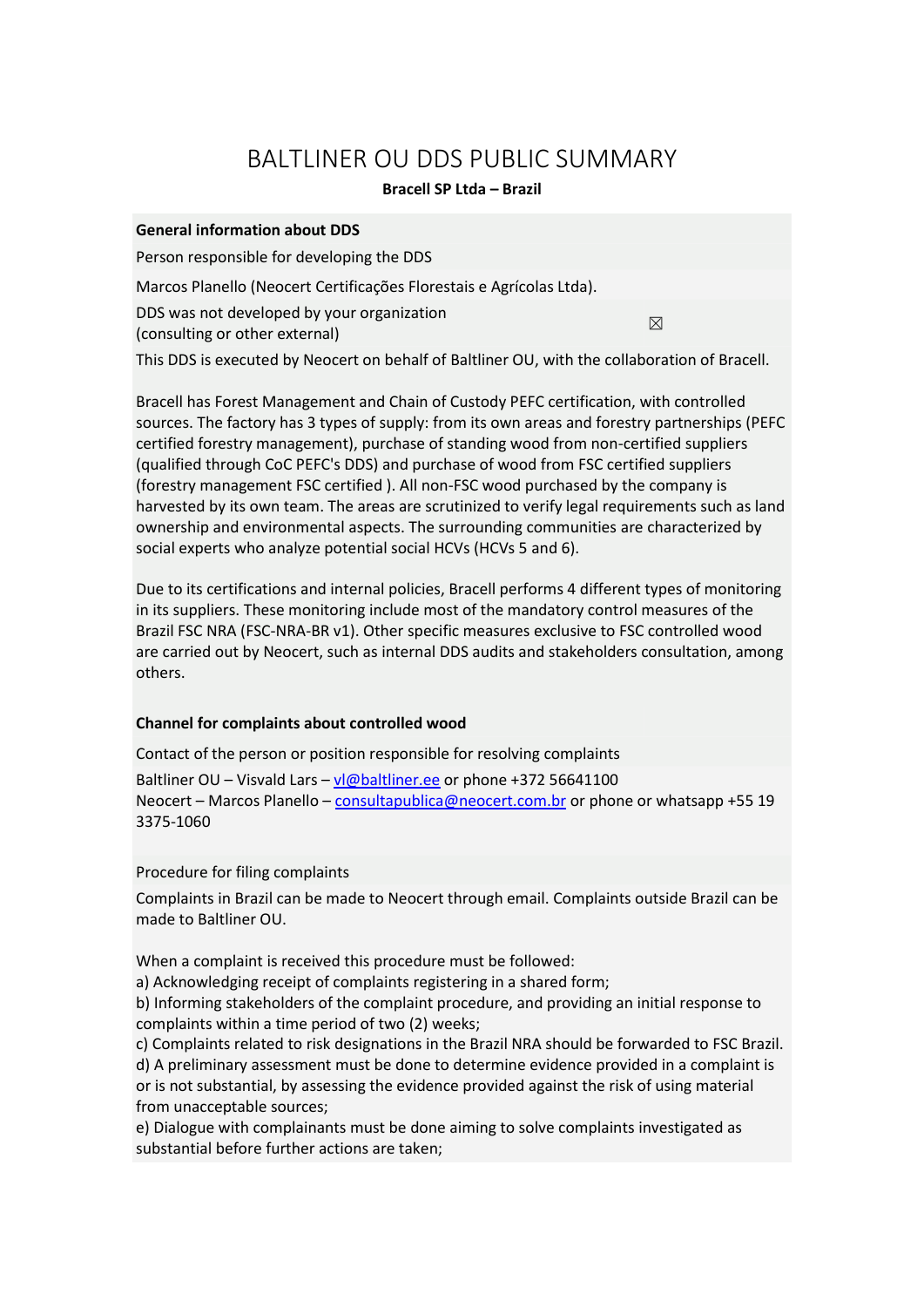f) Forwarding substantial complaints to the certification body and relevant FSC National Office for the supply area within two (2) weeks of receipt of the complaint. Information on the steps to be taken by the organization in order to resolve the complaint, as well as how the precautionary approach will be used, shall be included with the complaint;

g) The precautionary approach towards the continued sourcing of the relevant material should be adopted while a complaint is pending; Substantial complaints must lead to the temporary suspension of supply if they are considered relevant and at the same time are not addressed.

h) the field verification and/or desk verification will be done to verify a complaint verified as substantial by the organization, within two (2) months of its receipt;

i) Determining the corrective action to be taken by suppliers and the means to enforce its implementation by the supplier if the complaint has been verified and verified as substantial. If corrective action cannot be determined and/or enforced, the relevant material and/or suppliers shall be excluded by the organization;

j) Verifying whether corrective action has been taken by suppliers and whether it is effective; k) Excluding the relevant material and suppliers from the organization's supply chain if no corrective action is taken;

) Informing the complainant, the certification body, and the relevant FSC National Office of the results of the complaint and any actions taken towards its resolution, and for maintaining the copies of relevant correspondence;

m) Recording and filing all complaints received and actions taken in the complaint form.

#### **Recording of significant changes in the DDS**

| Year     | Changes     |  |
|----------|-------------|--|
| Dec-2021 | Version 1-0 |  |

#### **Description of the supplier area**

| State                   | Cities                                                                                                                                                                                                                                                                                                                                                                                                               |  |  |
|-------------------------|----------------------------------------------------------------------------------------------------------------------------------------------------------------------------------------------------------------------------------------------------------------------------------------------------------------------------------------------------------------------------------------------------------------------|--|--|
| Mato Grosso do Sul (MS) | Brasilândia, Campo Grande, Ribas de Rio Pardo e Três Lagoas.                                                                                                                                                                                                                                                                                                                                                         |  |  |
| São Paulo (SP)          | Agudos, Álvaro de Carvalho, Angatuba, Arandu, Avaí, Bauru, Boa<br>Esperança do Sul, Borebi, Botucatu, Buri, Cabrália Paulista,<br>Caieieras, Echaporã, Iacanga, Iaras, Itaberá, Itaí, Itapetininga,<br>Itapeva, Itatinga, Lençóis Paulista, Paulistânia, Piraju, Piratininga,<br>Platina, Pratânia, Presidente Alves, Reginópolis, Santa Cruz do Rio<br>Pardo, São Manuel, Sarutaiá, Taquarituba, Tejupá e Torrinha. |  |  |

| Exact number of direct suppliers*                                               | 84 |  |  |
|---------------------------------------------------------------------------------|----|--|--|
| *Direct suppliers: Organizations or people that supply directly to your company |    |  |  |
| Approximate or exact number of indirect suppliers**                             | 0  |  |  |
| **Indirect suppliers: Organizations or people who supply their direct suppliers |    |  |  |
| I have forestry suppliers (logs, chips chopped in the forest)                   | ⊠  |  |  |
| I have industrial or commercial suppliers (processed wood, industrial<br>waste) |    |  |  |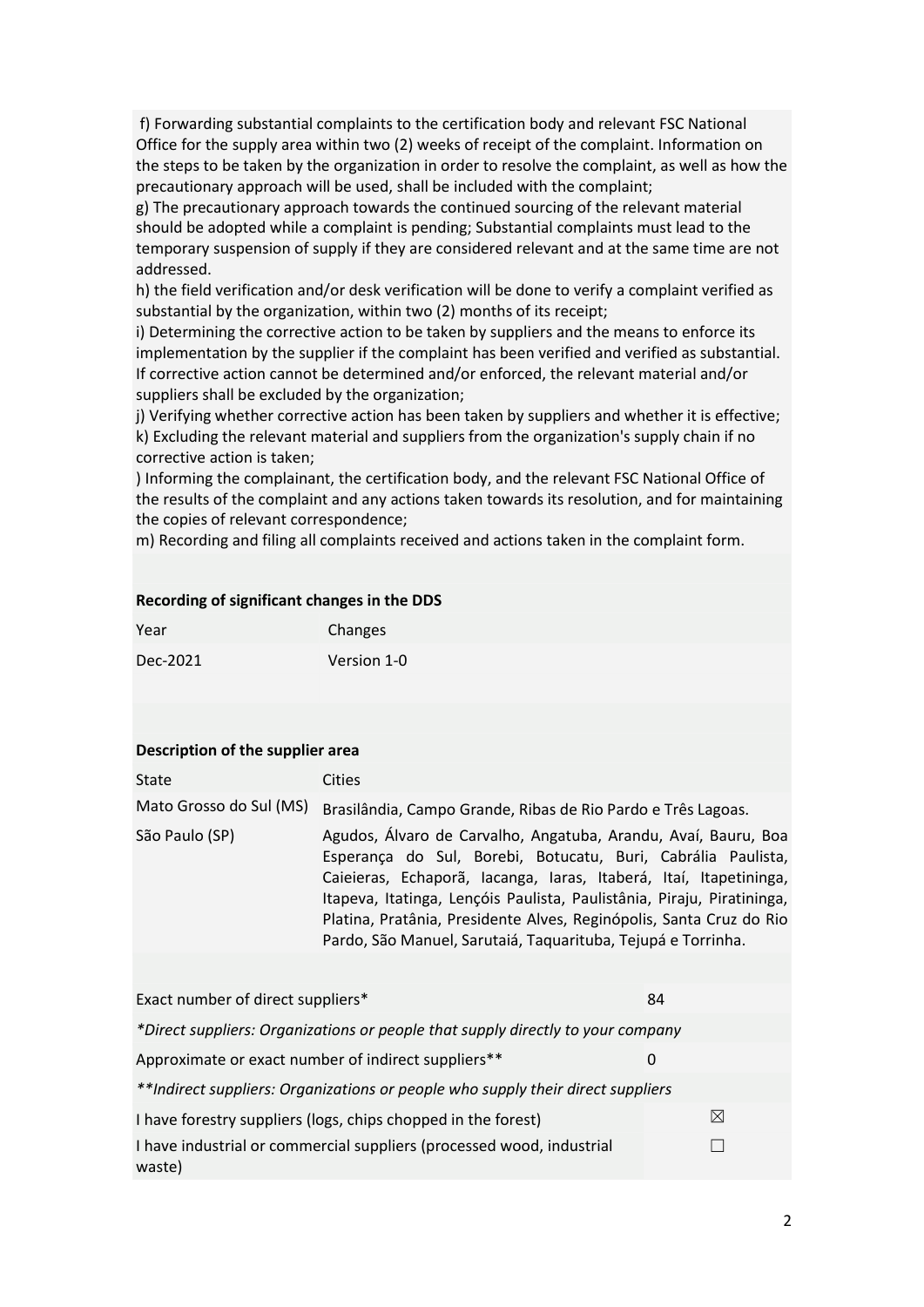Average size of the supply chain (number of tiers until reaching the  $\blacksquare$  forest) and the contract of the contract of the contract of the contract of the contract of the contract of the contract of the contract of the contract of the contract of the contract of the contract of the contra

#### **RISK ANALYSIS AND MITIGATION**

#### **Risk analysis used**

FSC-NRA-BRA-V1-0

#### **Origin risks**

This categories has specified risks: 1.1, 1.6, 1.9, 1.10, 1.11, 1.12, 1.13, 1.14, 1.15; 2.2, 2.3; 3.1, 3.2, 3.3, 3.4, 3.5, 3.6. All the other categories were indicated as low risk or not applicable.

#### **Supply chain risks**

#### Identified mixture risks

Potential mixing risks are the use of log yards; risk of the truck driver completing the load on an unapproved farm; risk of an unapproved farm sending wood to the factory; risk of mixing of pulp during transportation of pulp to the port in Brazil; risk of mixing of pulp in the trader's warehouses.

#### Control measures implemented to prevent mixing

To mitigate the risks of mixing the logs with ineligible inputs, Bracell (pulp supplier) only acquires wood from registered forests after the implementation of the DDS or forests with FSC certification. A wood input control system was established at the mill that is linked to the organization's system. In this system, it's possible to check the active forests for wood delivery and the volume delivered by each farm, with the invoices referring to each load delivered. Suppliers that do not exist or are inactive in the system are blocked and cannot enter the mill. They are therefore prevented from unloading material into the log yards. Employees working at the scales are trained to identify and reject any load that does not comply with the information registered in the system. Once it is guaranteed that all pulp was produced from controlled sources and FSC certified, it is possible to assure that all pulp sold by Bracell factory to Bracell trader is also eligible for certification. Bracell trader mitigates the risk of pulp mixing in the warehouses buying pulp only from Bracell. In case of suspicion of ineligibility of any batch of pulp, traceability to the forestry link can be done.

#### **Risks in forest origin**

#### **1.1 Land Use and Property Rights**

Mandatory control measures:

- ☑ Check documentation that guarantees land ownership / possession and use, as for example the following verifiers, but not limited to these:
- $\Box$ The management contract or other agreements with the owner must clearly indicate the management rights (Temporary Occupation Authorization granted by INCRA);
- ☐ Rural Environmental Registry CAR
- ☐ Rural Territorial Property Tax ITR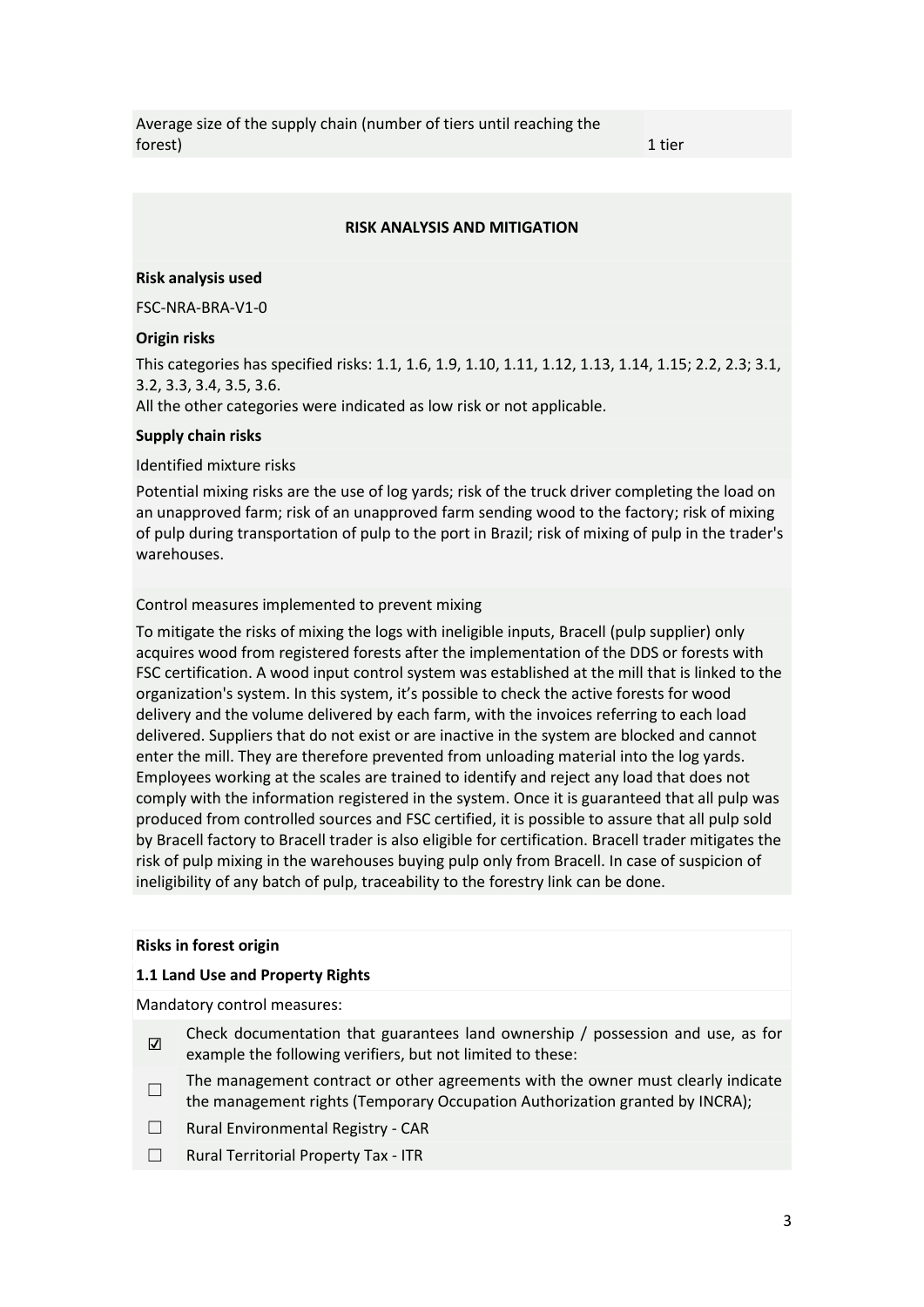- ☐ Certificate of Rural Property Registration CCIR
- $\boxtimes$  Certificate of Full Enrollment Rural Property Content
- ☐ Negative Certificate of Debit of Rural Property CNDIR
- ☐ Operating License/Operating Permit..

Recommended control measures:

- $\boxtimes$  Consult reports relevant to the subject, such as the Pastoral Commission of Land (CPT) and others, to verify if CW suppliers are not involved in land disputes;
- $\boxtimes$  Consult with affected and/or interested stakeholders to verify the inexistence of conflicts;

Additional explanations on the measures taken:

During the registration of supply areas, the company obtains the registration of the property. If this is not in the name of the wood supplier, the contract between the owner and the supplier is requested. These registrations are available at the company's legal department and were reviewed by the Neocert team. All are in compliance.

# **1.6 Value Tax and Other Sales Tax**

Mandatory control measures:

- ☑ Verify the existence of sales documents showing the products and volumes, can be used for example invoices, sales contracts, among others.
- $\overline{v}$ Request debt clearance certificate (CND) from suppliers, at federal, state and/or municipal levels.

Additional explanations on the measures taken:

All wood entries are accompanied by a CTM transport guide (timber transport certificate) approved by the special regime of the São Paulo Department of Finance. Wood from the state of MS are transported with a "Nota Fiscal" (an invoice in the national market). The issuance of CNDs for each supplier was issued by the Neocert team.

### **1.9 Protected sites and species**

Mandatory control measures:

☑

☑ Confront controlled wood supply areas in relation to conservation units and / or buffer zones to verify possible overlaps. To check overlap, maps be can used, for example;

In cases where overlap occurs with conservation units and/or buffer zone, evidence of

☑ compliance with the management plan of the Conservation Unit - CU (if there's any) must be collected;

In cases where the overlap occurs with conservation units and/or buffer zone and there

☑ is no management plan for the CU, the consent of the environmental agency/manager of the CU must be sought, when applicable;

In cases of overlap of archeological heritage identified with management units, the good management practices shall be confirmed to avoid damage to those values. Examples of good management practices are, but not limited to:

Soil and water conservation measures, avoiding erosion and damages to those values; Tree felling direction control, avoiding damages to those values;

Planning of the harvesting and transportation aiming to avoid damages to those values;

Avoid planting near archeological sites, whenever possible.

Additional explanations on the measures taken: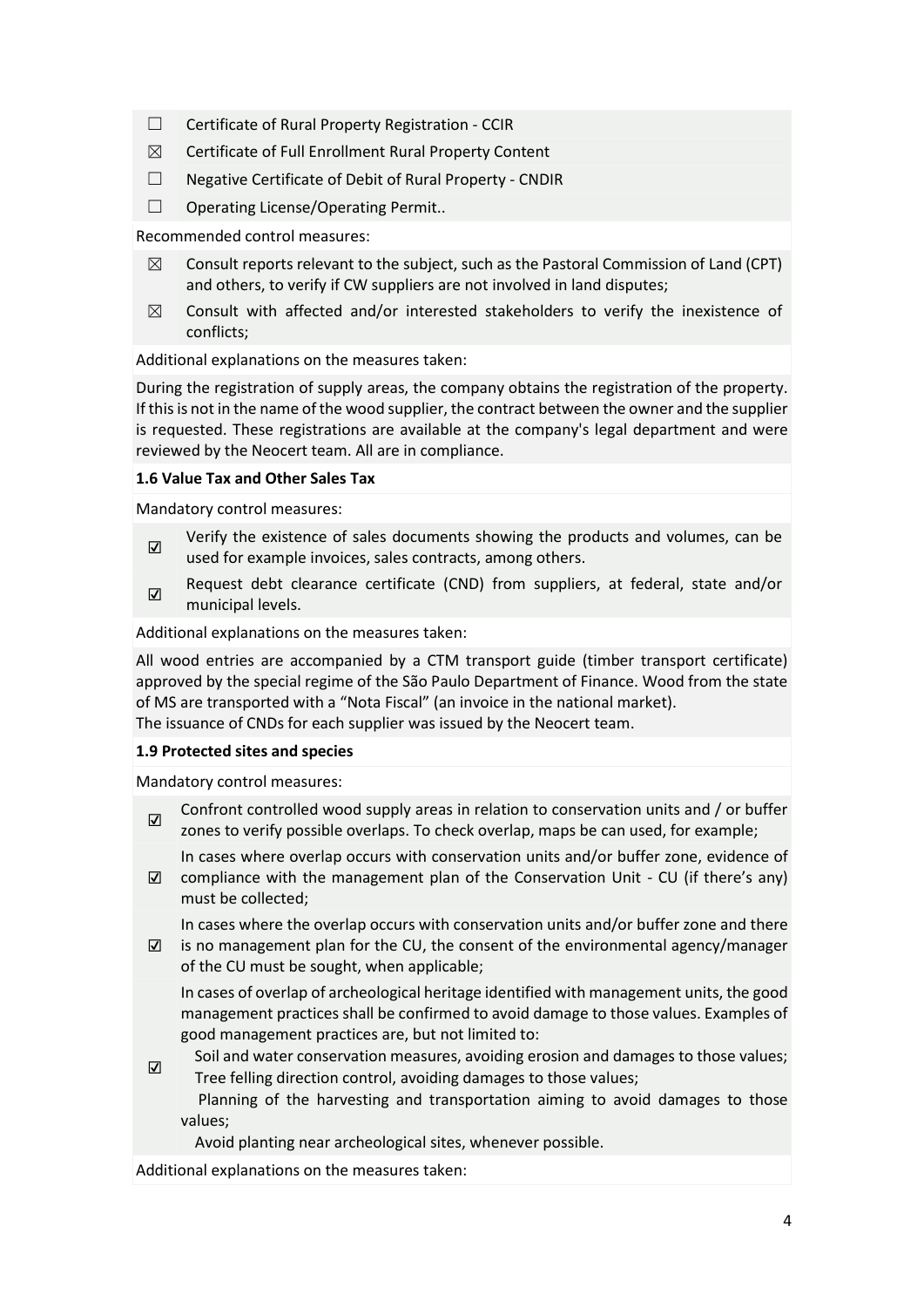Bracell's geoprocessing area was used to analyse the overlap of farms with Conservation Units (CU) and their Protective Buffer Zones using a 2 km buffer, and after the implementation of DDS by Neocert, the buffer for analysis of overlaps changed to 10 km from the supply areas with the inclusion of new shapes to consider the overlap. All supply areas have a shapefile to facilitate this analysis. In cases of overlap, the CU Management Plans are analyzed. If there is no Management Plan and still there is an overlap with the CU or the Protective Buffer Zone, the permit of the CU's management body is requested.

# **1.10 Environmental requirements**

Mandatory control measures:

Field verifications to check the conformity of operations with the applicable environmental legislation, paying attention to at least the following situations, but not limited to them:

Harvest of exotic species in APP and, when applicable, taking into account the conditions of the authorization;

 $\overline{v}$ Soil / road conservation;

Damage to remaining native vegetation;

Damage to water resources;

Compliance with the requirements of the Environmental Impact Study (EIA) related to Controlled Wood, when applicable;

Proper collection of waste (such as oils, packaging, contaminated material, etc.) generated in harvesting and transportation activities.

☑ Consult the IBAMA website and/or the state environmental organizations to verify the existence of embargoed areas related to the supply of Controlled Wood;

Additional explanations on the measures taken:

Bracell's field checks analyze damage to soil, remaining vegetation, water resources and waste collection from the operation. Annually, Neocert performs an internal audit of the DDS to check these records in the field. Bracell has a policy of not purchasing wood from permanent preservation areas. Advanced plantations over APP are left behind, not harvested.

# **1.11 Health and safety**

Mandatory control measures:

Field verifications to check conformity of operations with occupational health and safety legislation, considering at least, but no limited to:

Appropriate use of individual safety equipment;

Confirmation that all legally required protection equipment is provided by the organization with no cost for the forestry worker.

Access to water and food in satisfactory quantity and quality;

Confirmation that working conditions related to harvest and transportation activities

☑ are safe in the management unit for all employees;

Appropriate transportation conditions;

Adequate sanitary facilities;

Adequate housing conditions;

Training to carry out the activity;

ASO - Attestation of Occupational Health;

License to Carry and Use (LPU) of the chainsaw

Additional explanations on the measures taken: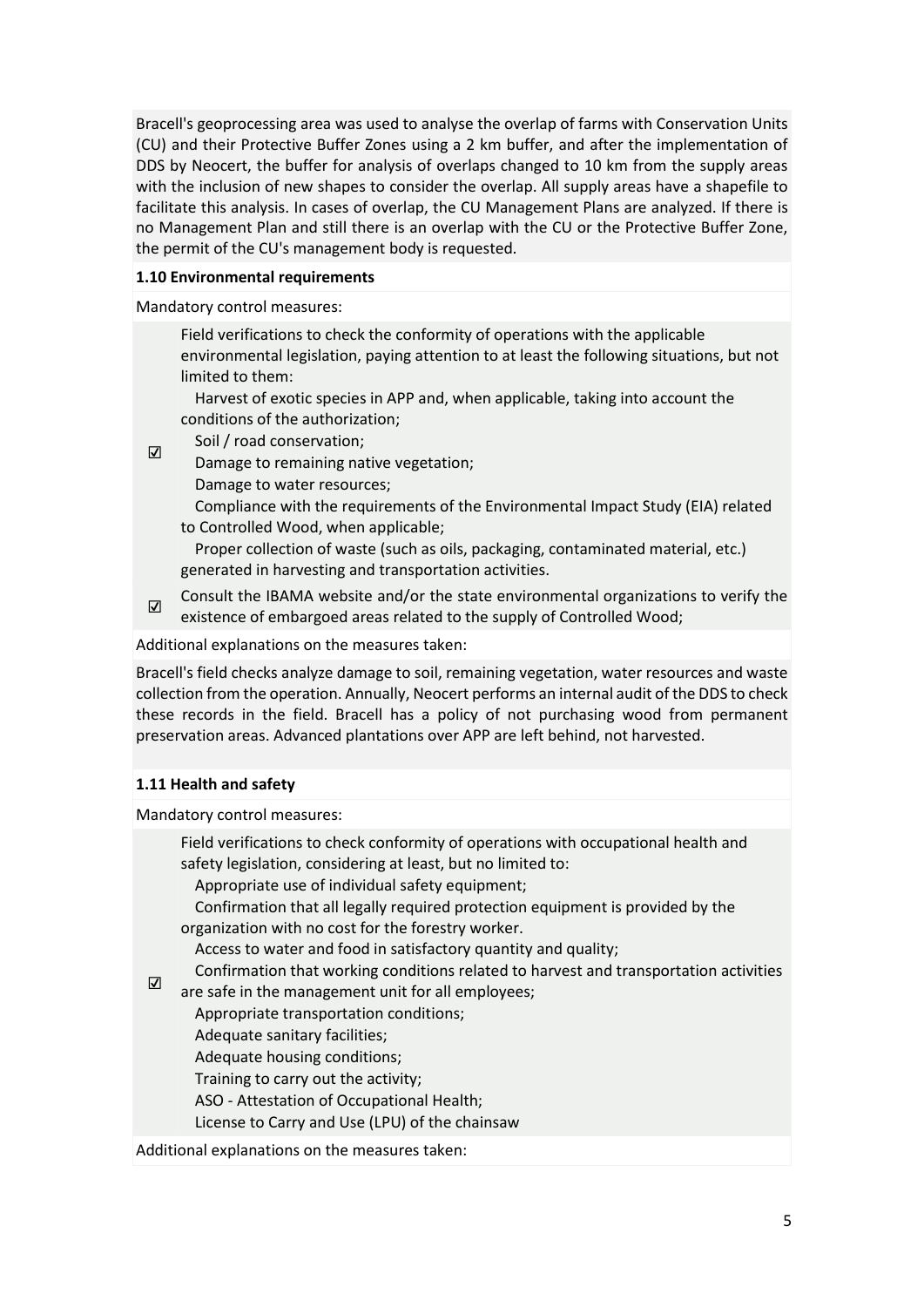All labor used in the harvest is Bracell's own. The transport of wood is carried out by third-party companies, over which Bracell specifically monitors OHS and legal employment. Monitoring checks the use of PPE, safety training and the safety conditions of machinery and equipment, as well as harvesting and transport signals. In general, the harvest is entirely mechanized, with chainsaws being used only in very specific situations, in any case the operators are trained and the chainsaws registered. There are no accommodations in the harvesting and transport operations. The transport and feeding of workers, as well as the restrooms and living areas are also monitored by Bracell and audited by Neocert, in addition to being PEFC certified, which audits the same requirements.

#### **1.12 legal employment**

Mandatory control measures:

Field verifications to check conformity of workers' documentation and guarantees of all labor rights, confirming that:

All workers are employed according to the regulations and all required contracts/evidence are in place (e.g. payment of fees, working hours, among others);

At least the minimum salary or salary compatible with the category, where applicable, is being paid to employees involved in harvesting and transportation activities;

☑

The minimum age is observed for all personnel involved in harvesting, transportation or hazardous activities.

Labor practices similar to slave labor or labor analogous to slavery are not involved in harvesting or transportation activities.

Note: In case of forest management in areas of traditional populations or family farming, the verification of the guarantees of workers' rights must respect the cultural values and their production methods

Additional explanations on the measures taken:

All harvesting labor is owned by Bracell. The workers involved in the transport of timber are registered employees of subcontractors. On these, Bracell exercises constant HR monitoring. There are monitoring by Bracell that assess whether workers are registered, benefits and working hours. Issues such as slave and child labor are not part of the company's reality.

### **1.13 Customary rights**

Mandatory control measures:

☑ Overlap information to check the existence of traditional communities surrounding the supplying units, such as through maps and other information, using data from official sources such as FUNAI, Palmares Cultural Foundation, Culture Office, IPHAN, local association, among others;

Survey of information that indicates the existence or not of conflict, for example: • Media;

- ☑ • Consultation with stakeholders (NGOs, city halls, unions, public bodies, associations and others)
- ☑ In the case of evidence of conflict, field checks with the affected communities shall be carried out

Additional explanations on the measures taken:

The company's geoprocessing area overlaps shapes with indigenous lands and quilombola communities (traditional communities), in addition to non-traditional communities. When there is proximity, the social team performs the characterization with the community. The survey of information in the media is carried out by Neocert. The institutions FUNAI, INCRA,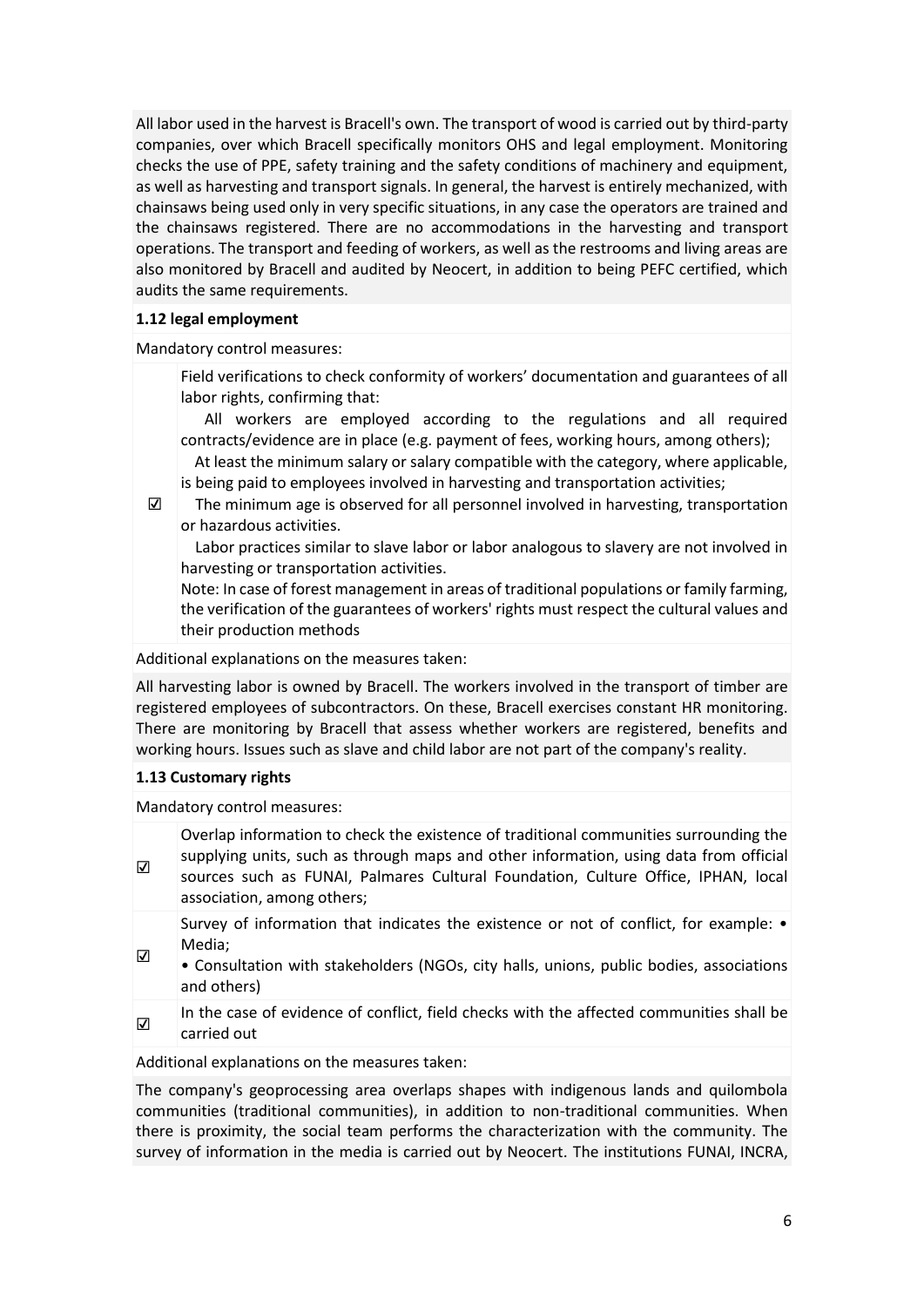IPHAN, and Palmares Foundation are considered essential stakeholders in the consultation processes and, therefore, are consulted annually. Even if there is no overlap with communities.

# **1.14 Free, Prior and Informed Consent**

Mandatory control measures:

☑

☑

☑ Using data from public bodies (FUNAI, INCRA, Palmares Cultural Foundation) check if the supply unit is inserted in indigenous or traditional lands legally demarcated.

In case the supply unit is inserted in indigenous or traditional lands legally demarcated, check with the responsible bodies (IBAMA, INCRA) to guarantee that the management is being carried out in compliance with legal requirements, including environmental licensing and legal management and tenure rights.

In case the supply unit is inserted in indigenous or traditional lands legally demarcated

☑ and it is in compliance with the law, consult the traditional or indigenous people and the responsible bodies (FUNAI, INCRA, Palmares Cultural Foundation) to guarantee that the FPIC is in place.

Additional explanations on the measures taken:

The overlapping of supply area shapes with traditional communities and indigenous lands demonstrates that there is no overlap, making FPIC inapplicable.

#### **1.15 Right of indigenous peoples**

Mandatory control measures:

Carry out the cross-checking of information to verify the existence of indigenous peoples and quilombolas in a range of up to 10 km from the supply units; as for example through maps with data coming from official bodies like FUNAI, Palmares Cultural Foundation or others.;

If there are indigenous and/or quilombola people identified within a range of up to 10 km from the supply units, consultation with stakeholders (FUNAI, Palmares Cultural

☑ Foundation and/or INCRA) must take place to attest the regularity of the activities of the enterprise in relation to the rights of possession and use and other rights related to indigenous and traditional populations;

Additional explanations on the measures taken:

The overlap or proximity analysis indicated that there is an indigenous land close to one of the supply areas, the "Melhoramentos" farm, which is FSC certified. In the consultation with stakeholders carried out by Neocert the institutions, FUNAI and Palmares Foundation were considered.

# **2.2 Labor rights are respected, including rights specified in the ILO's Fundamental Principles and Rights at Work.**

Mandatory control measures:

Carry out field surveys to evidence that:

- ☑ timber is produced under policies that respect freedom of association and right to collective bargaining and absence of discrimination;
	- there is no labor analogous to slavery or child labor.

there is no discrimination in employment, occupation, gender and / or race.

Additional explanations on the measures taken:

All labor used in the harvest is own and PEFC certified. Transport is also under the scope of certification, despite being outsourced. Bracell and Neocert monitors interview workers about freedom of association, right to collective bargaining and absence of discrimination.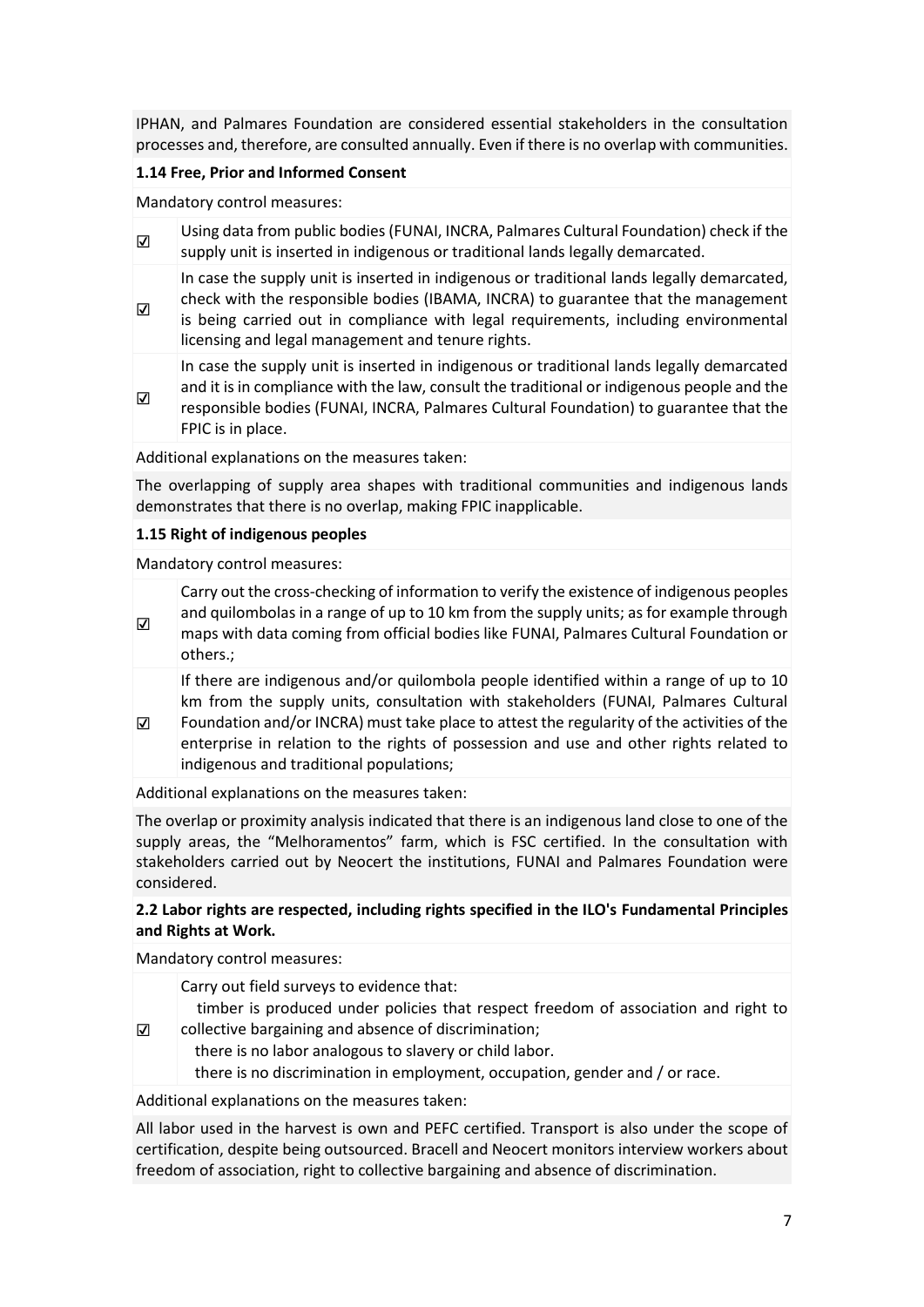# **2.3 The rights of indigenous and traditional peoples are upheld.**

# Mandatory control measures:

Confront areas of supply of controlled wood with areas of indigenous populations and/or traditional populations in order to verify possible overlap or proximity in a range of up to 10 km. In order to verify such overlap, one can use, for example, information available in:

FUNAI;

☑

INCRA.

☑ In cases where there is overlap or proximity within a range of up to 10 km from the controlled wood supply area, interested parties must be consulted to see if there are any conflicts with indigenous populations and/or traditional populations and to attest that the situation is in accordance with the responsible bodies requirements;

☑ Consult reports related to the rights of indigenous and traditional population (such as land possession rights, rights to access to resources), such as the Pastoral Land Commission and others, to verify that the areas of supply of controlled wood are not in a situation of land disputes;

☑ Field verification of evidences that attest the management is not being conducted inside indigenous or traditional lands;

Additional explanations on the measures taken:

The Bracell team analyzes the overlap or proximity of supply areas with traditional and indigenous communities. The institutions FUNAI, INCRA, IPHAN, and Palmares Foundation are considered essential stakeholders in the consultation processes and, therefore, are consulted annually. Even if there is no overlap with communities. Consultation in the media and in the CPT report are carried out by Neocert.

# **3.1|3.2|3.3 (HCVS 1, 2 and 3)**

Mandatory control measures:

Confront the controlled wood supply areas regarding the location of Priority Areas for Conservation and Conservation Units (except Environmental Protection Areas) in order to verify possible overlaps. You can use, for example, information available at:

- ☑ • ICMBio;
	- MMA: UCs (http://mapas.mma.gov.br/i3geo/datadownload.htm)
	- MMA: Priority Areas for Conservation (http://areasprioritarias.mma.gov.br/2 updatecao-das-areas-prioritarias)
	- RAMSAR (https://www.ramsar.org/wetland/brazil)

☑ Conservation Units, except for Environmental Protection Areas, good management When there is an overlap of the supply area with Priority Areas for Conservation and/or practices must be evidenced.

Recommended control measures:

□ Conduct field visits to verify that good management practices are in place.

Additional explanations on the measures taken:

Mappings were carried out with all layers indicated by the ANR. There are overlaps with priority areas for conservation on company properties. Good management practices are the company's operating procedure. There are internal assessments on post-harvest environmental aspects. During the internal DDS audit, Neocert audits supply areas.

**3.4 HCV 4**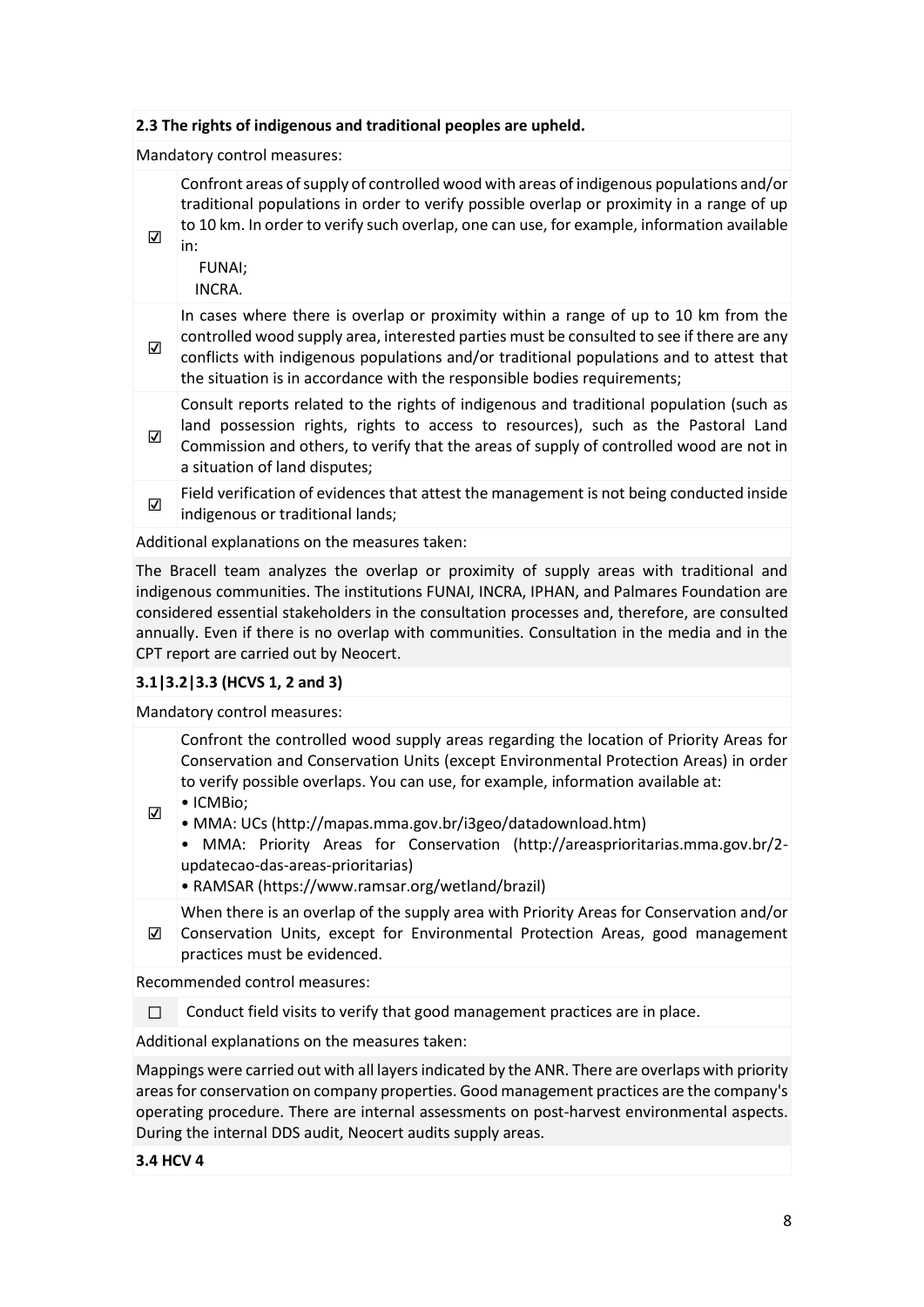### Mandatory control measures:

Confront the areas of controlled wood in relation to the location of Conservation Units (except APA – "Área de Proteção Ambiental"), areas of local communities, indigenous and/or traditional populations in order to verify possible overlaps or proximity in a range of up to 10 km. For this to overlap check, the following sources can be used:

- ☑ ICMBio;
	- MMA: UCs:
	- MMA: Priority Areas for Conservation;
	- FUNAI
	- INCRA

☑ populations, the parties Those affected should be consulted to identify that In cases where there is an overlap or proximity within a range of up to 10 km of the controlled wood supply area with the Conservation Units (except Environmental Protection Areas), the areas of local communities, indigenous and/or traditional

management does not negatively impact critical ecosystem services, for example, but not limited to: flood control, climate regulation, water resource maintenance and soil conservation.

In cases where there is an overlap or proximity in a range of up to 10 km from the controlled wood supply area with the Conservation Units (except Environmental Protection Areas), the areas of local communities, indigenous and/or traditional populations, carry out visits to verify if good management practices can be evidenced.

Additional explanations on the measures taken:

There is proximity to supply areas with conservation units, indigenous lands and local communities. In these cases, the UCs and communities and their management bodies (if any) are included in the stakeholder consultation carried out by Neocert. In the field, good management practices are checked. The institutions FUNAI, INCRA, IPHAN, and Palmares Foundation are considered essential stakeholders in the consultation processes and, therefore, are consulted annually. Even if there is no overlap with communities.

### **3.5 HCV 5**

☑

☑

Mandatory control measures:

Confront the controlled wood supply area with areas of local communities, indigenous and/or traditional populations in order to verify possible overlap or proximity within a range of up to 10 km. For this to overlap check, the following sources can be used:

- IBGE
- FUNAI
- INCRA

☑ In cases where there is overlap or proximity within a range of up to 10 km from the controlled wood supply area the affected parties shall be consulted to verify that management does not adversely impact areas and resources that are critical to meeting the basic needs of local communities, indigenous populations or traditional populations.

If the consultation with affected parties identifies that management may be negatively impacting areas and resources essential to meet the basic needs of local communities,

☑ indigenous populations or traditional populations, perform field surveys to ensure that the management adopted does not generate such impacts.

Additional explanations on the measures taken:

The geoprocessing analysis verifies the proximity of supply areas with indigenous, traditional and local communities. Nearby communities are characterized by Bracell's social team and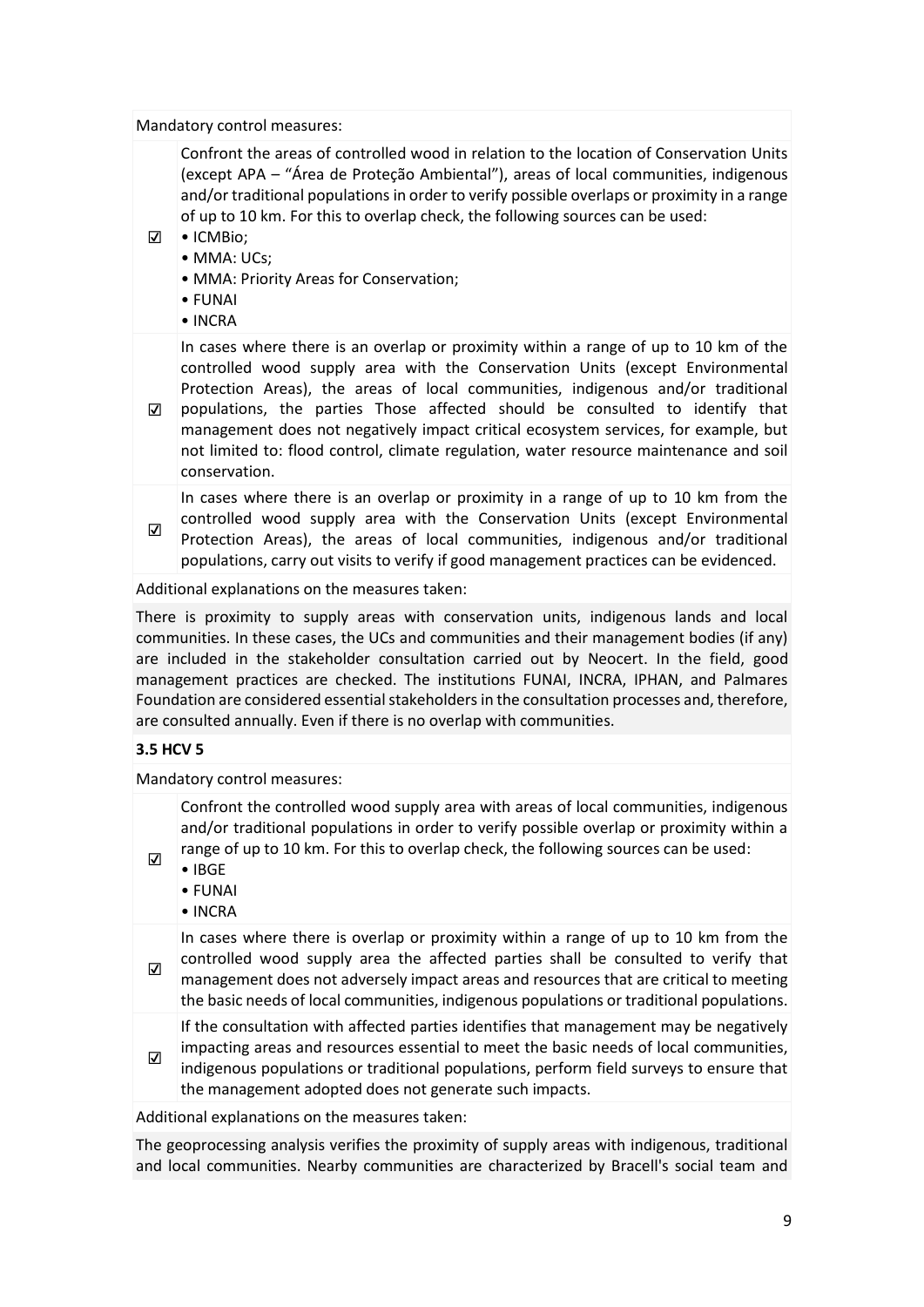included in Neocert's stakeholder consultation. The institutions FUNAI, INCRA, IPHAN, and Palmares Foundation are considered essential stakeholders in the consultation processes and, therefore, are consulted annually. Even if there is no overlap with communities.

# **3.6 HCV 6**

Mandatory control measures:

Confront the controlled wood supply area with areas of local communities, indigenous populations, traditional populations, archeological sites and/or world heritage sites in order to verify possible overlap or proximity within a range of up to 10 km. For this overlap check, the following sources can be used:

- ☑ IBGE
	- FUNAI
	- INCRA
	- IPHAN
	- UNESCO

☑ - In cases where there is overlap or proximity within a range of up to 10 km from the controlled wood supply area the affected parties shall be consulted to identify whether management does not negatively impact the critical cultural values of local communities, indigenous populations or traditional populations.

If the consultation with affected parties identifies that management may be negatively impacting the critical cultural values of local communities, indigenous populations and /

☑ or traditional populations, perform field surveys to ensure that the management adopted does not generate such impacts.

Additional explanations on the measures taken:

The geoprocessing analysis verifies the proximity of the supply areas with archaeological sites, world heritage and indigenous, traditional and local communities. Nearby communities are characterized by Bracell's social team. If there is proximity, managers or communities are included in Neocert's stakeholder consultation. The institutions FUNAI, INCRA, IPHAN, and Fundação Palmares are considered essential stakeholders in the consultation processes and, therefore, are consulted annually. Even if there is no overlap with communities.

# **If the company has replaced the ANR control measures with its own control measures, indicate the responsible experts**

 $\boxtimes$  Not applicable, the company did not replace the ANR control measures

| Expert name | Qualification | scope of work | License number<br>(if applicable) |
|-------------|---------------|---------------|-----------------------------------|
|             |               |               |                                   |

If a public source was used instead of an expert, please indicate the source:

### **Summary of the organization's stakeholder consultation process**

Areas for which the consultation was carried out:

The stakeholder consultation considered all groups determined in FSC-STD-40-005 V3-1. The consultations were carried out at national and regional levels, covering all 84 farms mentioned at the beginning of this document. The feedback received by the consultation to date has been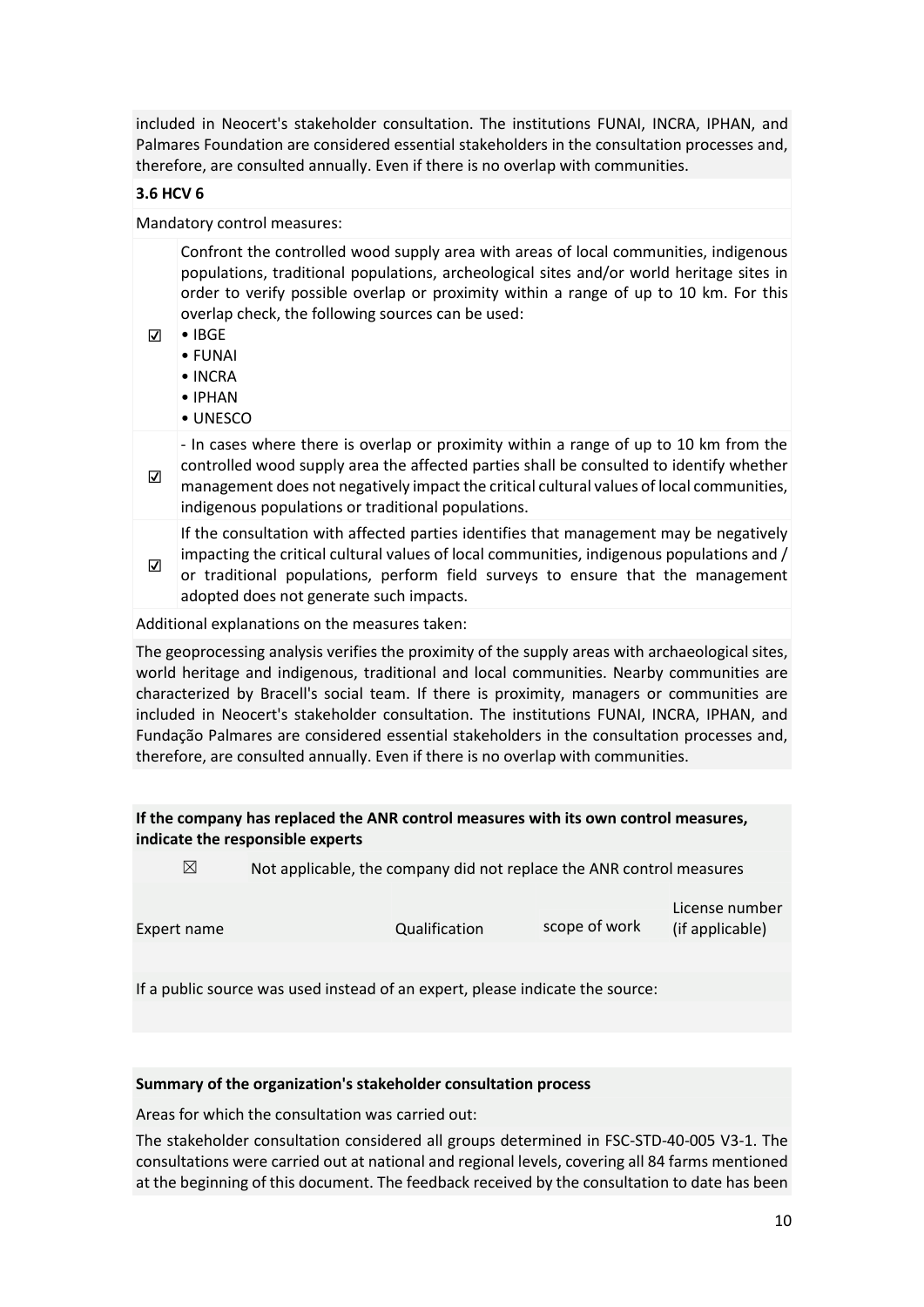recorded, responded to and forwarded, as provided by internal procedures and in compliance with the standard deadlines.

Invited Interest Groups

- $\boxtimes$  economic interests
- $$\boxtimes$$  social interests
- $<sup>2</sup>$  environmental interests</sup>
- $\boxtimes$  FSC accredited certifiers in the country
- $\boxtimes$  National and state forest agencies
- $\boxtimes$  Experts with experience in controlled wood categories
- $\boxtimes$  Universities and research institutions
- ☒ FSC regional offices, FSC network partners, registered standard development groups and ANR working groups in the region

Summary of comments received (do not associate the name of the interested party)

The first responses received indicate that Bracell carries out its operations without objections from society. No response could be interpreted as a complaint.

Description of how the project took into account the comments received

The comments received were analyzed and if there were any signs of problems related to the DDS, in-depth analyzes were carried out on the topic and/or individual interviews with interested parties

Completion of the project on the possibility of considering the raw material as controlled wood, based on the consultation

The consultation has yet to reveal any points of attention to be considered a driver for field checks. Therefore, based on the consultation with stakeholders, there is no impediment for this wood to be considered controlled wood by Baltliner OU.

# **field verification**

Summary of the organization's conclusions derived from the field verification.

The field checks showed that the records of monitoring carried out by Bracell are consistent with reality and that monitoring is sufficient and carried out by a qualified team, in order to ensure environmental, legal and labor aspects.

Measures taken to correct non-compliances

Specific opportunities for improvement were presented and accepted by the company.